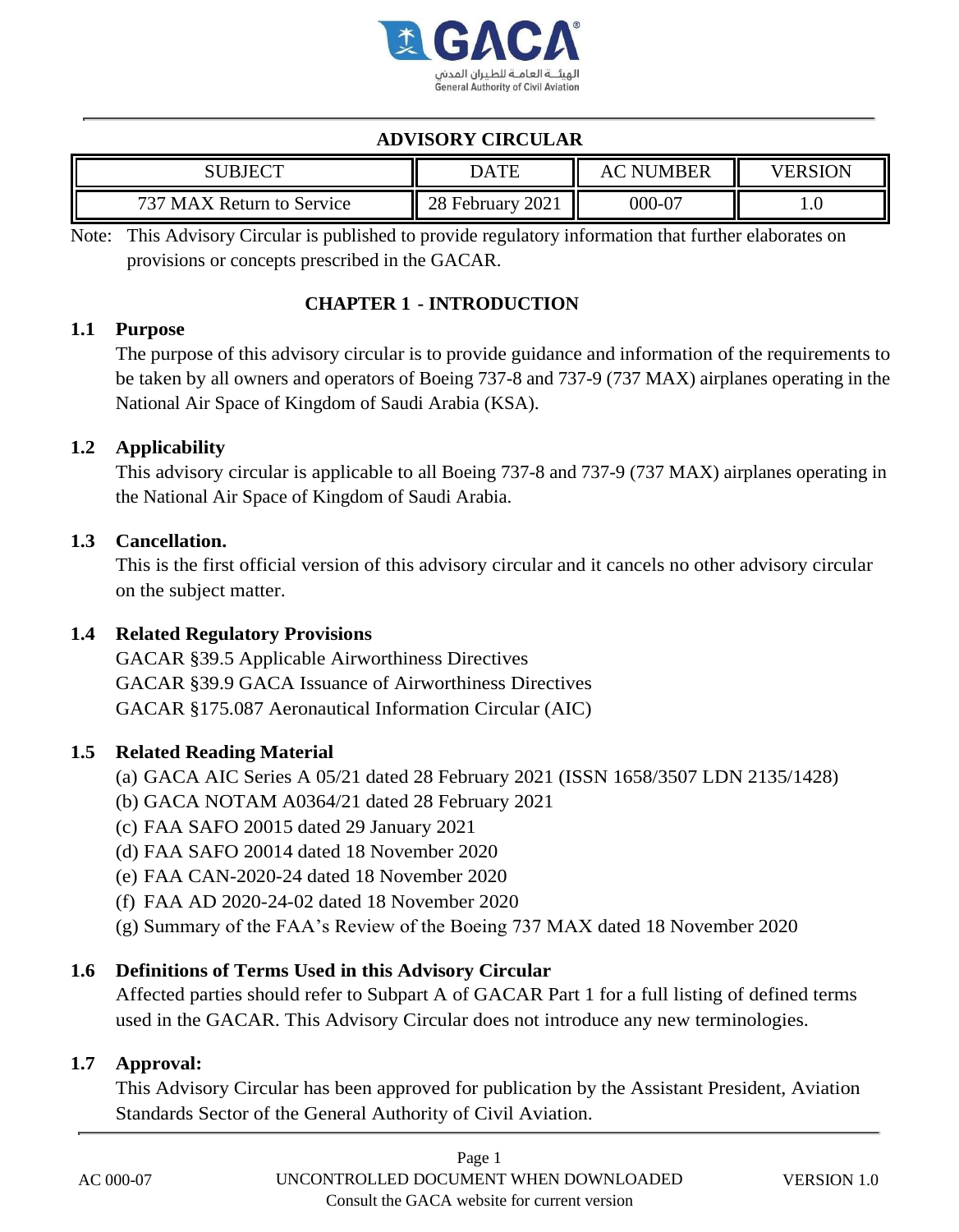

## **CHAPTER 2 - 737 MAX RETURN TO SERVICE**

#### **2.1 Background**

The Federal Aviation Administration (FAA) Continued Airworthiness Notification to the International Community (CANIC) No. CA-2020-24, ref. [\(a\)](#page-0-0) listed above, addresses the FAA ongoing continued operational safety activities related to returning Boeing Model 737-8 and 737-9 (737 MAX) airplanes to service.

This CANIC states that "following two accidents involving the 737 MAX (Lion Air Flight 610 and Ethiopian Airlines Flight 302), the FAA on March 13, 2019 issued an Emergency Order of Prohibition regarding the operation of 737 MAX airplanes. On November 18, 2020, the FAA issued a final rule/airworthiness directive (AD) that mandates the following actions for U.S.-registered 737 MAX airplanes: install new flight control computer software and new 737 MAX display system software; incorporate certain Airplane Flight Manual flightcrew operating procedures; modify horizontal stabilizer trim wire routing installations; conduct an angle of attack sensor system test; and conduct an operational readiness flight. In addition, the AD requires that operators with an existing FAA-approved minimum equipment list incorporate more restrictive provisions in order to be able to dispatch the airplane with certain inoperative equipment. Concurrent with issuance of the final rule/AD, the FAA rescinded the Emergency Order of Prohibition. Additionally, the FAA released the following documents: Summary of the FAA's Review of the Boeing 737 MAX; Boeing 737 Flight Standardization Board Report, revision 17 (identifying special pilot training for the 737 MAX); FAA Safety Alert for Operators (SAFO) identifying changes to pilot training; and FAA SAFO identifying changes to the maintenance program."

The FAA Airworthiness Directive (AD) No. 2020-24-02, ref. [\(f\)](#page-0-1) listed above, was issued to The Boeing Company Model 737-8 and 737-9 airplanes, certificated in any category, as identified in Boeing Special Attention Service Bulletin 737-31-1860, Revision 1, dated July 2, 2020. This AD addresses the unsafe condition "the potential for a single erroneously high angle of attack (AOA) sensor input received by the flight control system to result in repeated airplane nose-down trim of the horizontal stabilizer, which, in combination with multiple flight deck effects, could affect the flightcrew's ability to accomplish continued safe flight and landing".

The FAA publishes the 737 MAX training requirements in Flight Standardization Board Report (FSBR), ref. **Error! Reference source not found.** listed above.

However, as indicated in FAA Updates on Boeing 737 MAX website, ref. **Error! Reference source not found.** listed above, "these actions do not allow the 737 MAX to return immediately to the skies. The FAA must approve 737 MAX pilot training program revisions for each U.S. airline operating the MAX and will retain its authority to issue airworthiness certificates and export certificates of airworthiness for all new 737 MAX aircraft manufactured since the FAA issued the grounding order. Furthermore, airlines that have parked their MAX aircraft must take required maintenance steps to prepare them to fly again".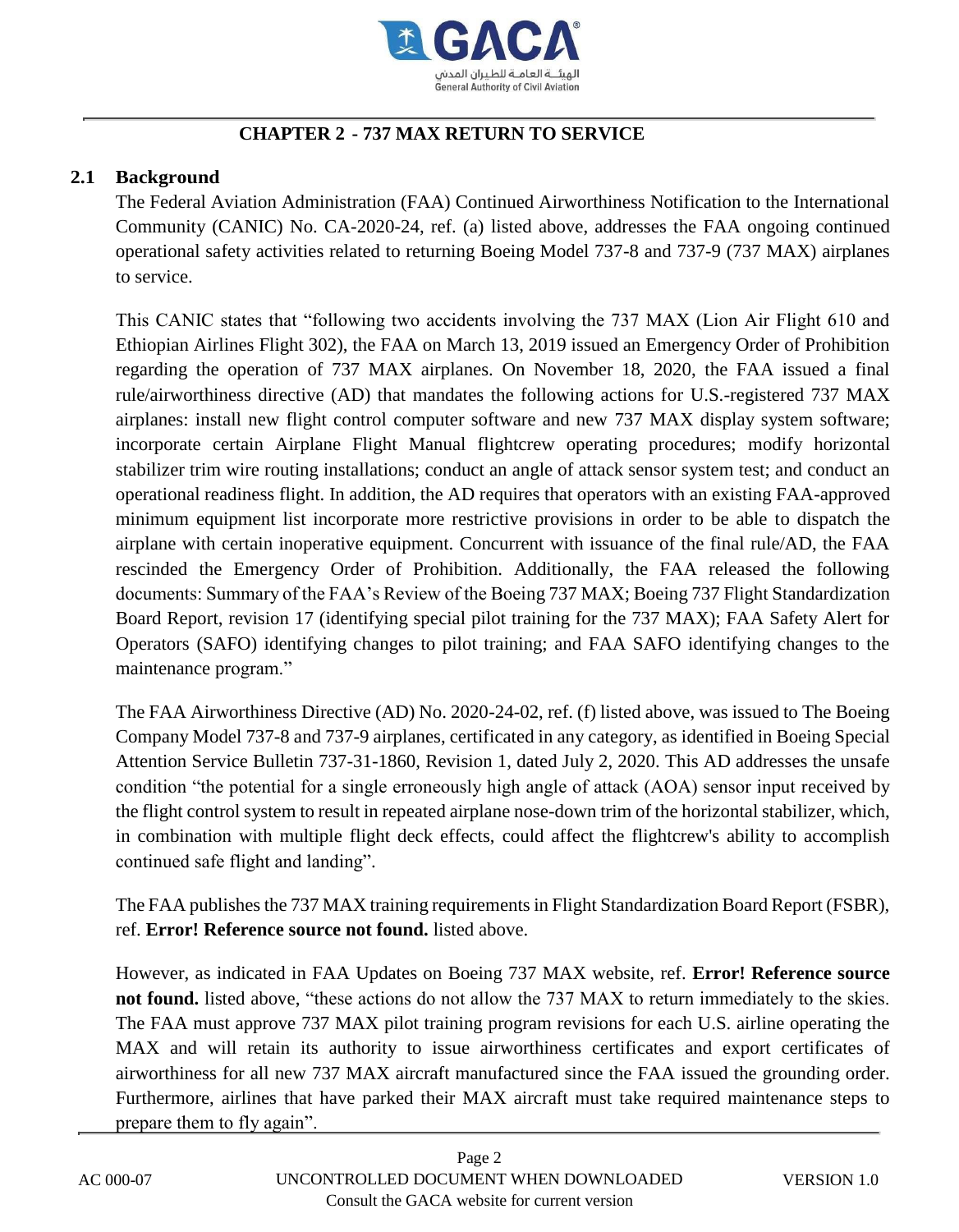

### **2.2 GACA Decisions**

- (a) Pursuant to GACAR §39.9, there is no need to issue a GACA Airworthiness Directive (AD) since the FAA, as State of Design Agency, has issued AD 2020-24-02.
- (b) All owners and operators of Boeing 737-8 and 737-9 (737 MAX) airplanes operating from, in to or over KSA National Airspace must ensure the compliance is demonstrated for the following items:
	- (1) The accomplishment of all applicable required actions by FAA Airworthiness Directive (AD) no. 2020-24-02, or AD issued by foreign civil aviation authority of the state of registry in which they conform the newly amended type design or an alternative achieves at least an equivalent level of safety of this FAA AD requirements.
	- (2) 737 MAX pilot training requirements in accordance with FAA SAFO no. 20014 dated 18 November 2020 or later approved revision.
	- (3) Maintenance requirements in accordance with FAA SAFO no. 20015 dated 29 January 2021 or later approved revision.
	- (4) For all foreign operators or foreign registered aircraft, before granted permission to use KSA National Airspace must submit a compliance statement from their respective National Aviation Authority (NAA) assuring their Boeing 737 MAX airplanes demonstrate compliance with item (1), (2), and (3) listed in para. (b) above, in addition to the NAA Return to Service Requirements.